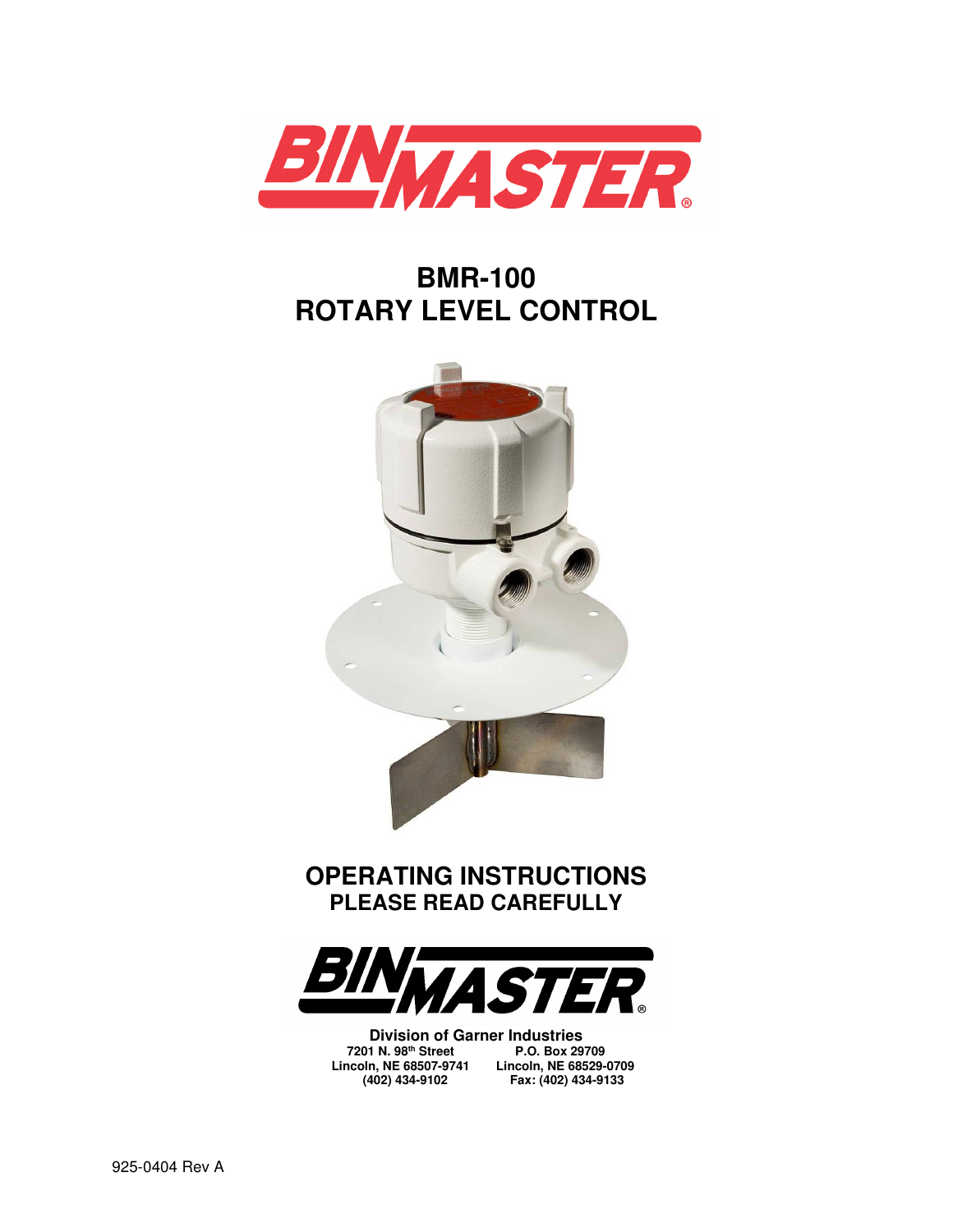## **TABLE OF CONTENTS**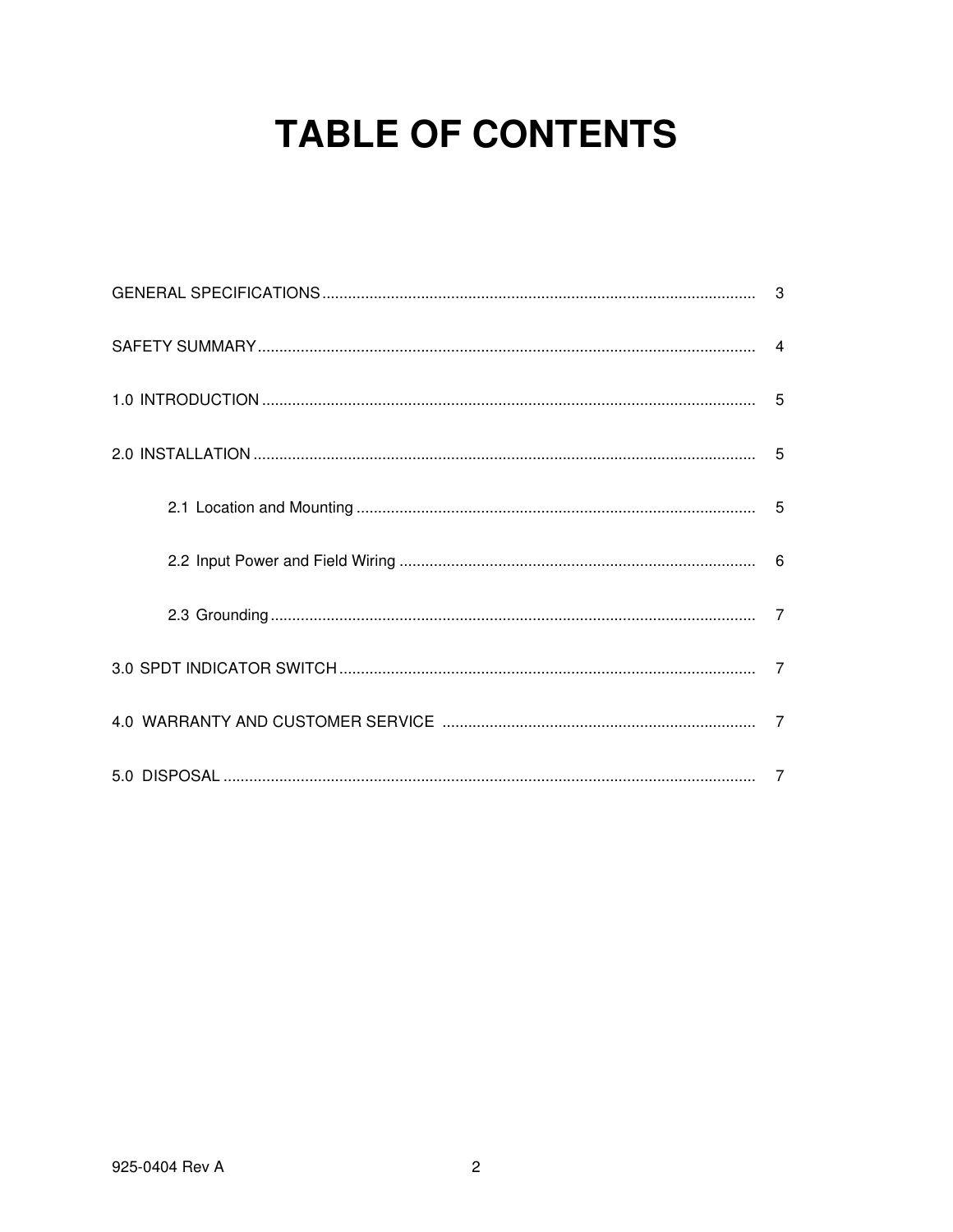

### **BMR-100 GENERAL SPECIFICATIONS**

| Supply:                                   | 115 VAC 50/60 Hz                                    |
|-------------------------------------------|-----------------------------------------------------|
| <b>Supply Tolerance:</b>                  | $-15\%$ to $+10\%$                                  |
| Load:                                     | AC Model 4 VA                                       |
| <b>Ambient Temperature: (Electronics)</b> | -40° F to +185° F (-40° C to +85° C)                |
| Enclosure:                                | Type 4X, 5, & 12 / IP66                             |
| <b>Relay Output:</b>                      | SPDT contacts; 10 Amps 250 VAC                      |
| <b>Mounting:</b>                          | $1.1/4"$ NPT                                        |
| <b>Conduit Entry:</b>                     | $3/4"$ NPT                                          |
| <b>Shaft Seal:</b>                        | 1/2 micron, 30 PSI                                  |
| Enclosure:                                | Die cast Aluminum, USDA approved powder coat finish |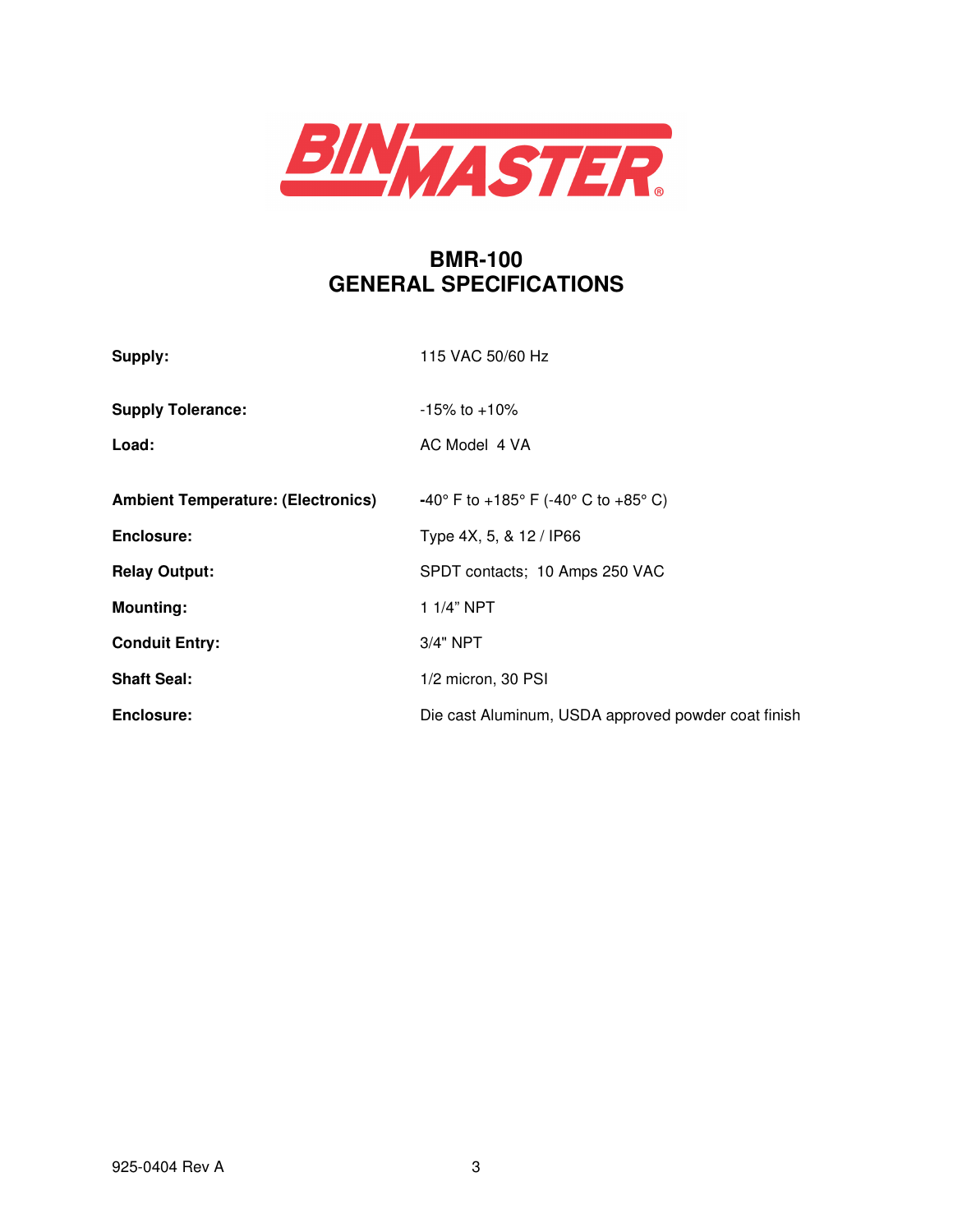#### **SAFETY SUMMARY**

Review the following safety precautions to avoid injury and prevent damage to the equipment.

The product should be installed, commissioned, and maintained by qualified and authorized personnel only.

Install according to installation instructions and comply with all National and Local codes.

Use electrical wire that is sized and rated for the maximum voltage and current of the application.

Properly ground the enclosure to an adequate earth ground.

Observe all terminal and relay contact ratings as called out on the nameplate and in the installation manual.

Ensure that the enclosure cover is in place and secured tightly during normal operation.

In potentially wet environments, thoroughly seal all conduit entries.

If this product is used in a manner not specified by the manufacturer the safety protection could be compromised.

#### **Safety Terms and Symbols**



**WARNING:** Warning statements identify conditions or practices that could result in injury or loss of life. Risk of electrical shock.



**CAUTION:** Caution statements identify conditions or practices that could result in damage to this product or other property.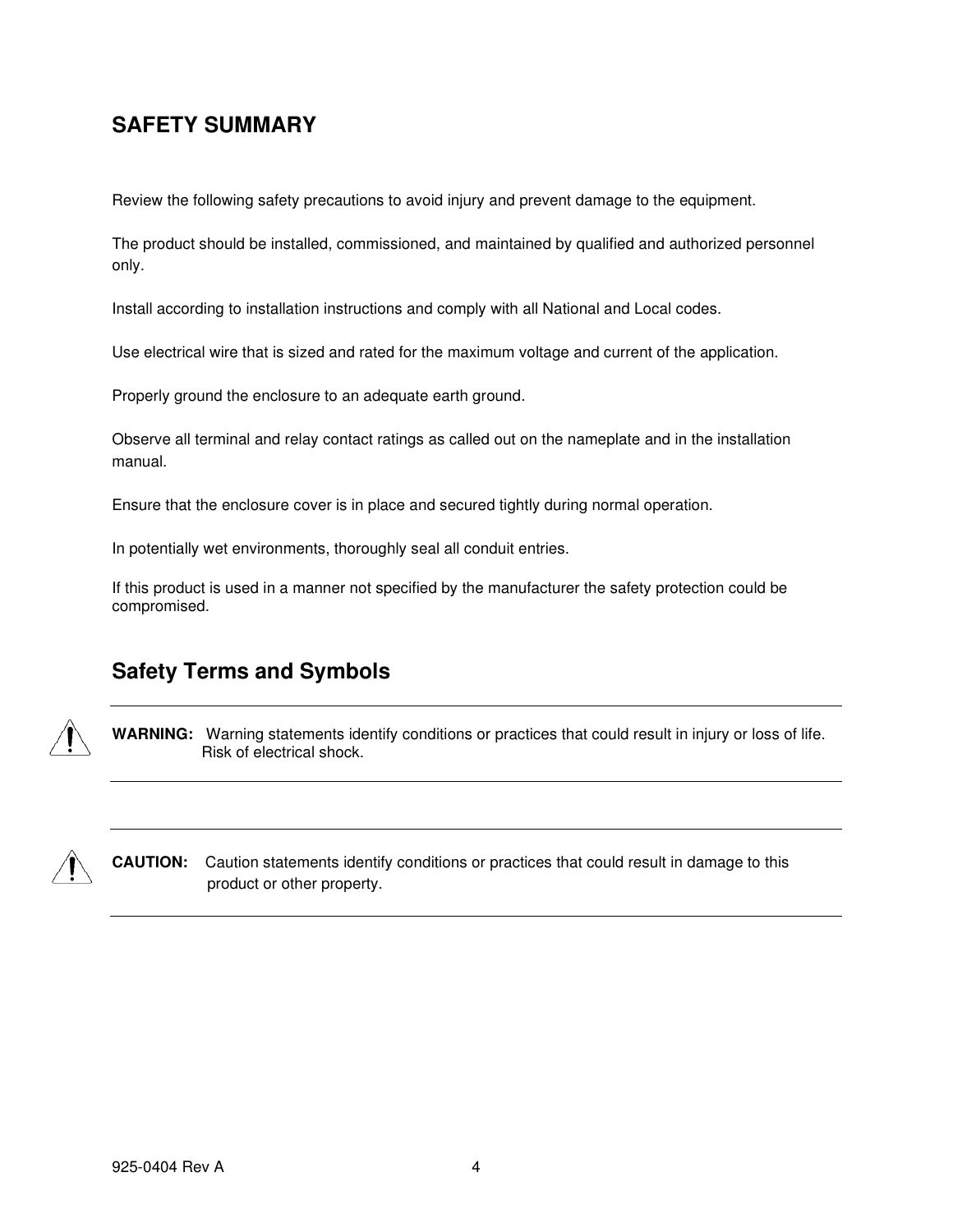#### **1.0 INTRODUCTION**

The BinMaster BMR-100 is a rotating paddle style level sensor which provides reliable point level detection for bulk solids, including powder, pellet, and granular materials.

The BMR-100 motor rotates the drive shaft and paddle at 1 RPM. When the vessel material fills to the level of the indicator paddle, the material causes the paddle to stop rotating indicating a covered condition. When the material falls away, the paddle starts rotating again to indicate an uncovered condition.

#### **2.0 INSTALLATION**

#### **2.1 Location and Mounting**

- 1. Locate and cut hole in top of bin to fit outside diameter of 1 1/4" pipe coupling (1.950").
- 2. Position coupling halfway into bin and weld.
- 3. Turn unit so conduit opening is in desired location.
- 4. Add 1/4" extension pipe to desired length with standard 1/4" coupling on bottom end.
- 5. Cut 1 1 /4" support pipe approximately 4" shorter than overall length of 1/4" pipe shaft when used with flexible coupling.
- 6. Insert 1 1/4" pipe into coupling and tighten.
- 7. Insert paddle into 1/4" coupling and drill holes for lock pins.



#### **SIDE MOUNT** Figure 2

- 1. Locate and cut hole inside of bin to fit outside diameter of 1 1/4" pipe coupling.
- 2. Weld on half of standard 1 1/4" pipe coupling to bin wall flush with inside of bin.
- 3. Insert hub into coupling and turn to desired conduit position.
- 4. Screw paddle into place and replace lock pin.
- 5. Shaft and paddle should be shielded in low level mounting when subjected to material flow.
- 6. For side mount, a solid coupler is recommended.

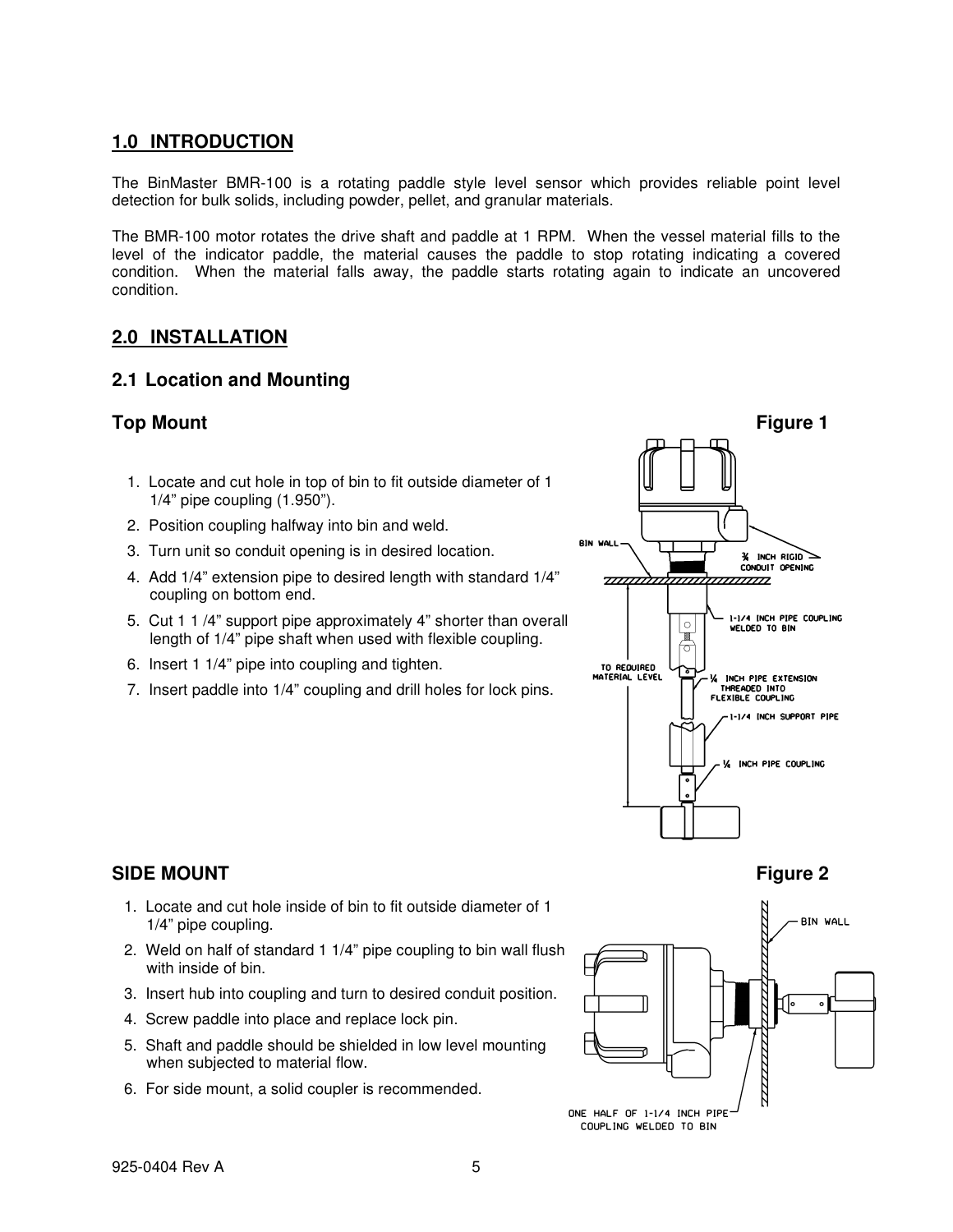#### **MOUNTING PLATES**

Mounting plates are necessary when a completely assembled unit is to be mounted on the bin wall from the outside. A 5 1/2" hole is cut in the bin. Six bolt holes are drilled around the hole to match the mounting plate. The plate, with the unit attached, is then bolted in place. All mounting plates are available in carbon and stainless steel.





The BMR-100 is available in 115 VAC 50/60 Hz supply voltage. See the voltage rating on the nameplate for the appropriate supply voltage. Field wiring should conform to all national and local electrical codes and any other agency or authority having jurisdiction over the installation. For power input, use wire that is sized and rated for the maximum voltage and current as per equipment ratings and has a temperature rating of at least 70 degrees C. For the SPDT switch output, use wire that is sized and rated for the maximum voltage and current as per application, up to 250 VAC 10A, and has a temperature rating of at least 70 degrees C. Installation shall be done by qualified personnel. **NOTE: Make sure to open the screw terminals fully before inserting wiring.**

#### **BMR100 WIRING**

#### **Input Power**

Power input to the BMR-100 is connected to the POWER terminals labeled L and N.



#### **AC Models**

On AC models if one of the conductors is grounded, it should be connected to the N terminal. The ungrounded conductor should be connected to the L terminal. If neither conductor is grounded, then one of them is connect to the N terminal and the other to the L terminal.





**Figure 6**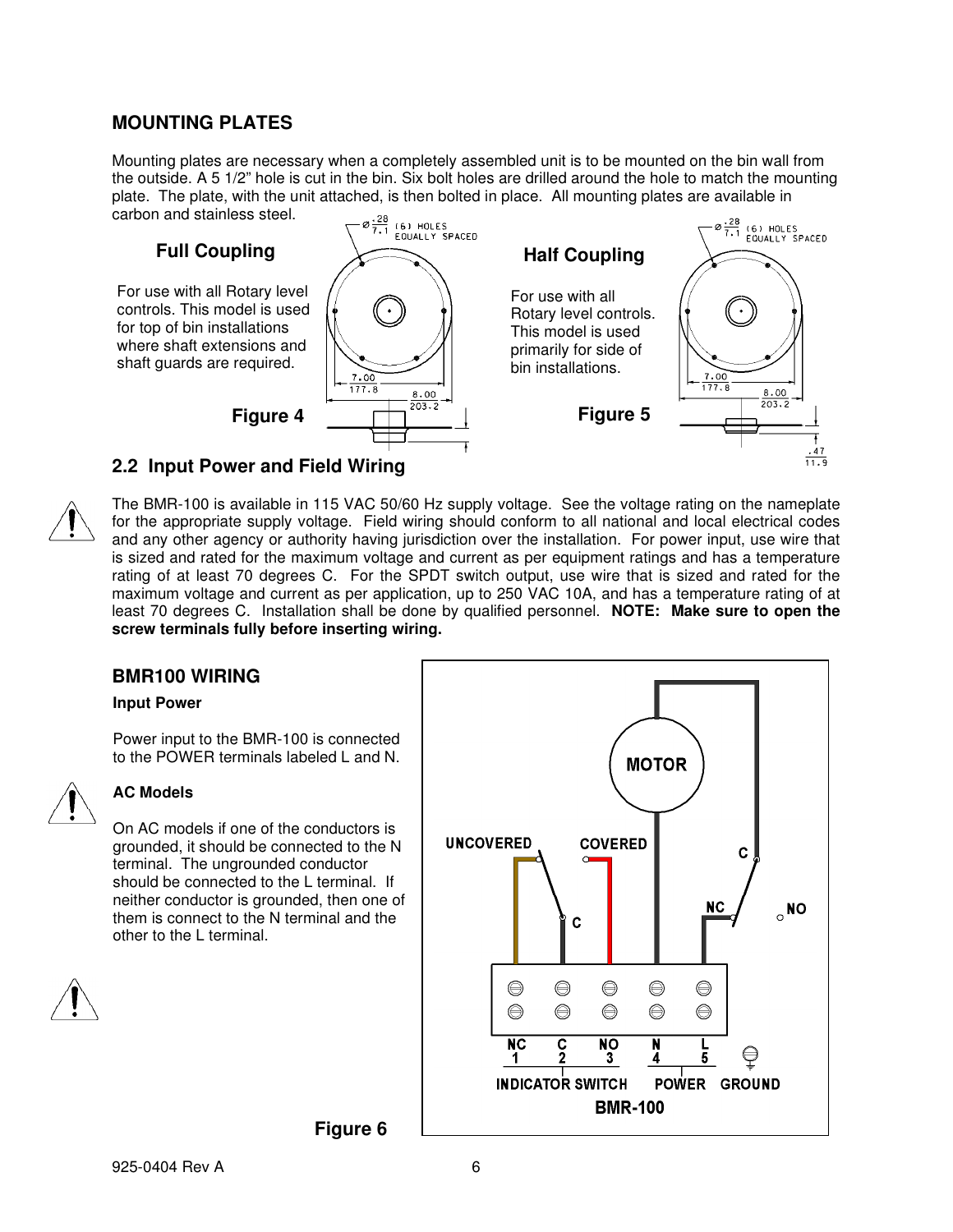#### **2.3 Grounding**

An equipment grounding connection (earth ground) must be supplied to the unit for safety. Connect the ground conductor to the green equipment grounding screw identified in the enclosure.

#### **3.0 SPDT INDICATOR SWITCH**

The SPDT Indicator switch is a set of switch contacts were the C terminal makes connection to the NC terminal when the paddle is uncovered. When the paddle becomes covered, the C terminal breaks the connection to the NC terminal and will make a connection to the NO terminal. What voltage is on the C terminal will be present on the NC terminal when the paddle is uncovered and when the paddle is covered the voltage on C terminal will be present on NO terminal.

#### **4.0 WARRANTY AND CUSTOMER SERVICE**

#### **4.1 Limited Warranty**

**LIMITED PRODUCT WARRANTY**. Products manufactured by Seller are warranted for a period of one (1) year from date of shipment against defective materials and workmanship (the "Warranty Period"). SELLER MAKES NO OTHER WARRANTY, EXPRESS OR IMPLIED, AND ANY WARRANTY OF MERCHANTABILITY OR FITNESS FOR A PARTICULAR PURPOSE IS HEREBY DISCLAIMED AND EXCLUDED. This limited warranty does not extend to labor charges or other costs related to the removal and/or replacement of defective products or services. Any technical advice or services furnished by Seller with respect to the products is given without charge, and Seller assumes no obligation or liability for the advice given or results obtained, all such advice being given and accepted at Buyer's sole risk and expense. If the products are being acquired for resale, Buyer will make, in connection with any such resale, only those warranties contained herein and will indemnify Seller and its officers, directors, agents, employees, affiliates, successors, and assigns against any claims, causes of actions and judgments which arise from any representations, warranties, or agreements made by or entered into by Buyer, other than those contained herein.

**WARRANTY EXCLUSIONS**. Notwithstanding Seller's Limited Product Warranty, products that have been or are (1) damaged by accident, corrosion, the elements, abuse, misuse, misapplication, vandalism, negligence, improper transportation, handling, storage, use or lack of proper and reasonable maintenance, (2) repaired or altered by anyone other than Seller or its authorized service providers, (3) modified or altered without Seller's written authorization, or (4) specially manufactured by Seller as per specifications provided by Buyer, are expressly excluded from Seller's Limited Product Warranty.

#### **4.2 Customer Service**

BinMaster offers a toll-free Customer Service phone number **1-800-278-4241.** You may call the Customer Service Department for technical and application assistance Monday through Friday from 8:00 AM to 5:00 PM Central Time. International customers call us at **(402) 434-9102** or reach us via **fax** at **(402) 434-9133**.

#### **5.0 DISPOSAL**

This product consists of materials that can be recycled by specialized recycling companies. It uses recyclable materials and the electronics are designed to be easily separated. Consult local authorities for proper disposal locations.